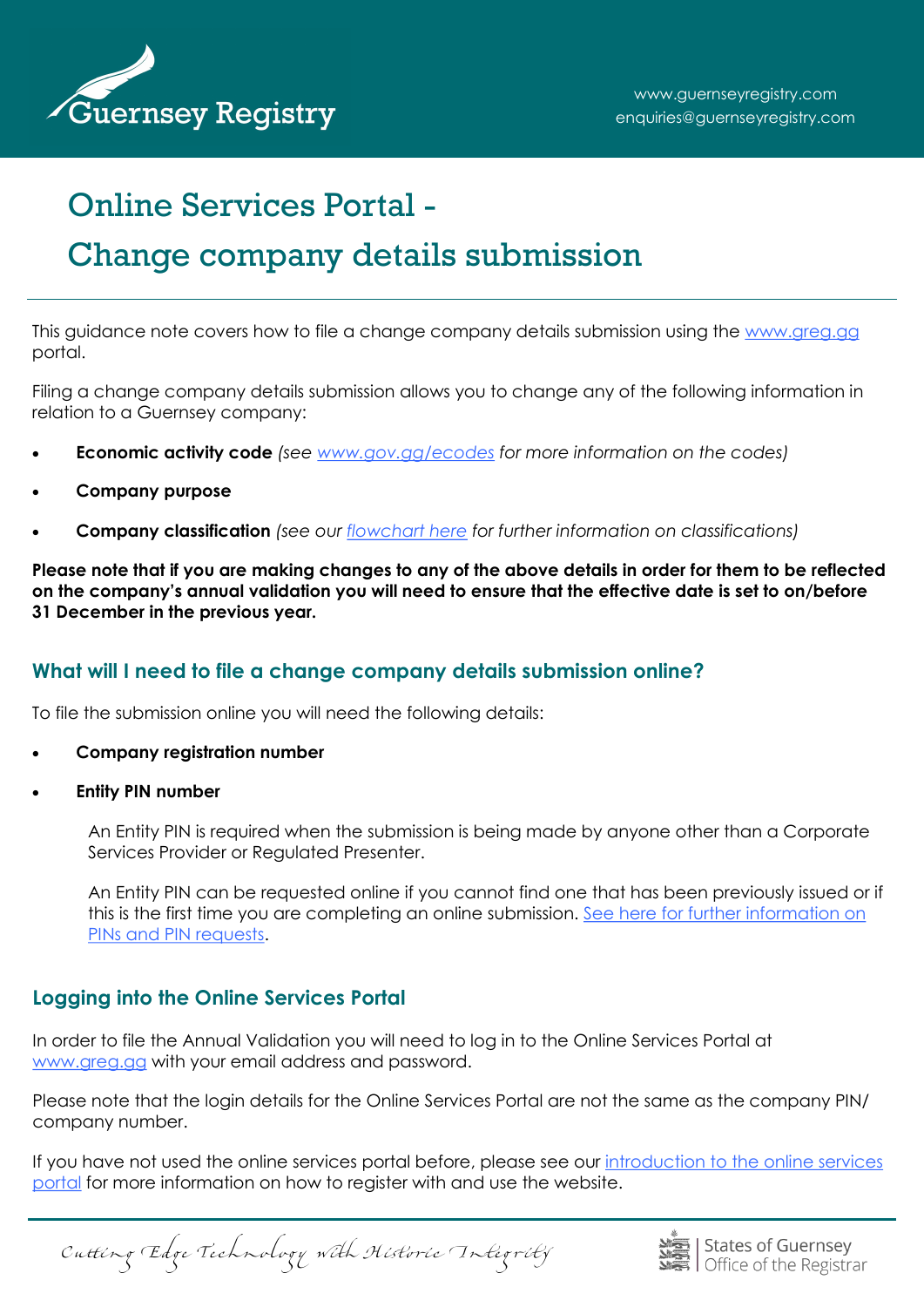#### **Filing the submission**

When you have logged into the Online Services Portal, select *'Create Submission'*.

From the 'Entity Submissions' list, select *'Change Company Details'* to open the form.

The start page will appear. Click *'Next Page'* to continue.

Enter the effective date for the changes, and the registration number and select *'Verify detail'*.

The system will allow you to choose which details to update by selecting 'Update' next to the relevant detail.

| <b>Progress Tracker</b>  | <b>Change Company Details Form</b>                                                                               |
|--------------------------|------------------------------------------------------------------------------------------------------------------|
| Start Page               | <b>Company Details</b>                                                                                           |
| <b>Company Details</b>   |                                                                                                                  |
| <b>Presenter Details</b> | Previous Page                                                                                                    |
| Summary Page             |                                                                                                                  |
| Payment Page             | <b>Company Validation</b>                                                                                        |
| Successful Confirmation  | <b>Effective Date*</b><br>T.<br>24/09/2019                                                                       |
|                          | <b>Guernsey Registered Company</b><br><b>Register Type</b>                                                       |
|                          | Company Registered Number*                                                                                       |
|                          | <b>Company Name</b>                                                                                              |
|                          |                                                                                                                  |
|                          | Change                                                                                                           |
|                          |                                                                                                                  |
|                          | <b>Change Company Details</b>                                                                                    |
|                          | <b>Company Economic Activity</b><br>Update                                                                       |
|                          | Click here to find the Economic Activity Code                                                                    |
|                          | <b>Company Classification</b><br>Non Regulated Companies - Local Individual Director as Resident Agent<br>Update |
|                          | <b>Purpose of Company</b><br>Update                                                                              |
|                          | Previous Page<br>Save<br>Next Page                                                                               |

#### **Changing details on the form**

The following details can be changed (you can change one, or several of the details using the form):

**Economic activity code -** The system will ask you to type in the code that is relevant to your company's economic activity. If you do not know what code fits your company's economic activity you will need to click the link on the form which will take you to [www.gov.gg/ecodes](http://www.gov.gg/ecodes) and check the list of codes. If you have any questions on economic activity codes you can contact the Data and Analysis team using the link on their website.

**Company classification -** The system will ask you to select the correct classification for your company from a drop down list. If you need more information on how your company should be classified please see the flowchart available here or contact the Registry using the contact details at the end of this guidance note.

**Purpose of company -** The system will ask you to type a brief description of the company's purpose.

Once you've updated the relevant details, click *'Next Page'* to continue.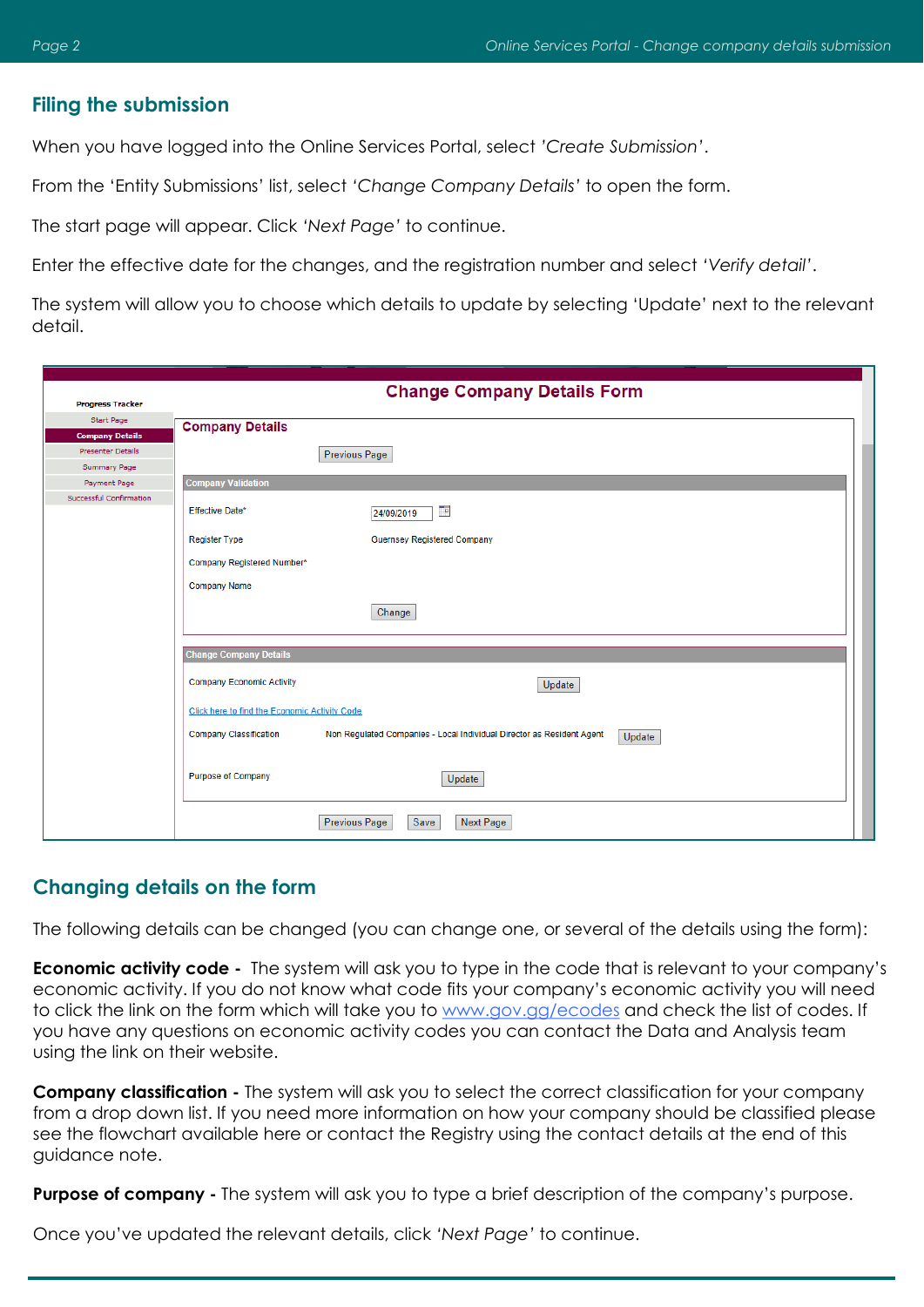### **Filing the submission (continued)**

The system will display your presenter details. Select *'Next Page'* to continue.

A summary of your changes will be displayed.

|                                         |                                         | <b>Change Company Details Form</b>                                             |
|-----------------------------------------|-----------------------------------------|--------------------------------------------------------------------------------|
| <b>Progress Tracker</b>                 |                                         |                                                                                |
| Start Page                              | <b>Summary Page</b>                     |                                                                                |
| Company Details                         |                                         |                                                                                |
| <b>Presenter Details</b>                |                                         | Previous Page                                                                  |
| <b>Summary Page</b>                     |                                         |                                                                                |
| Payment Page<br>Successful Confirmation | <b>Details</b>                          |                                                                                |
|                                         | Company Registered Number 50000         |                                                                                |
|                                         | <b>Company Name</b>                     | THE COCK AND BULL LIMITED                                                      |
|                                         | <b>Company Economic Activity</b>        | Retail or wholesale of food, beverages and tobacco                             |
|                                         | <b>Company Classification</b>           | Non Regulated Companies - Local Individual Director as Resident Agent          |
|                                         | <b>Purpose of Company</b>               | Trading as a Public House                                                      |
|                                         | <b>Update Field(s):</b>                 |                                                                                |
|                                         | <b>New Economic Activity</b>            | Asset, property, investment, intellectual property and other holding companies |
|                                         | <b>New Company Classification</b>       | Financial Product Companies - Licensed Resident Agent                          |
|                                         | New Purpose of this Company New purpose |                                                                                |
|                                         |                                         | <b>Previous Page</b><br>Save<br>Next Page                                      |

When you are happy with the changes, select *'Next Page'* to continue.

On the last page, select *'Submit'* to file the submission.

There is no fee for filing this submission.

| <b>Progress Tracker</b>  | <b>Change Company Details Form</b>                |  |
|--------------------------|---------------------------------------------------|--|
| Start Page               | <b>Payment</b>                                    |  |
| Company Details          |                                                   |  |
| <b>Presenter Details</b> | <b>Previous Page</b>                              |  |
| Summary Page             |                                                   |  |
| <b>Payment Page</b>      | <b>No Payment</b>                                 |  |
| Successful Confirmation  | No Fee Related with This Form                     |  |
|                          | <b>Print Draft PDF</b><br>Submit<br>Previous Page |  |

On the confirmation page you can download a PDF copy of the submission for your records.

#### **Next steps**

The Registry will review the submission and register the changes, generally within 24 hours.

If there are any problems with the content of the submission the Registry will contact you by email using the email address you logged in with.